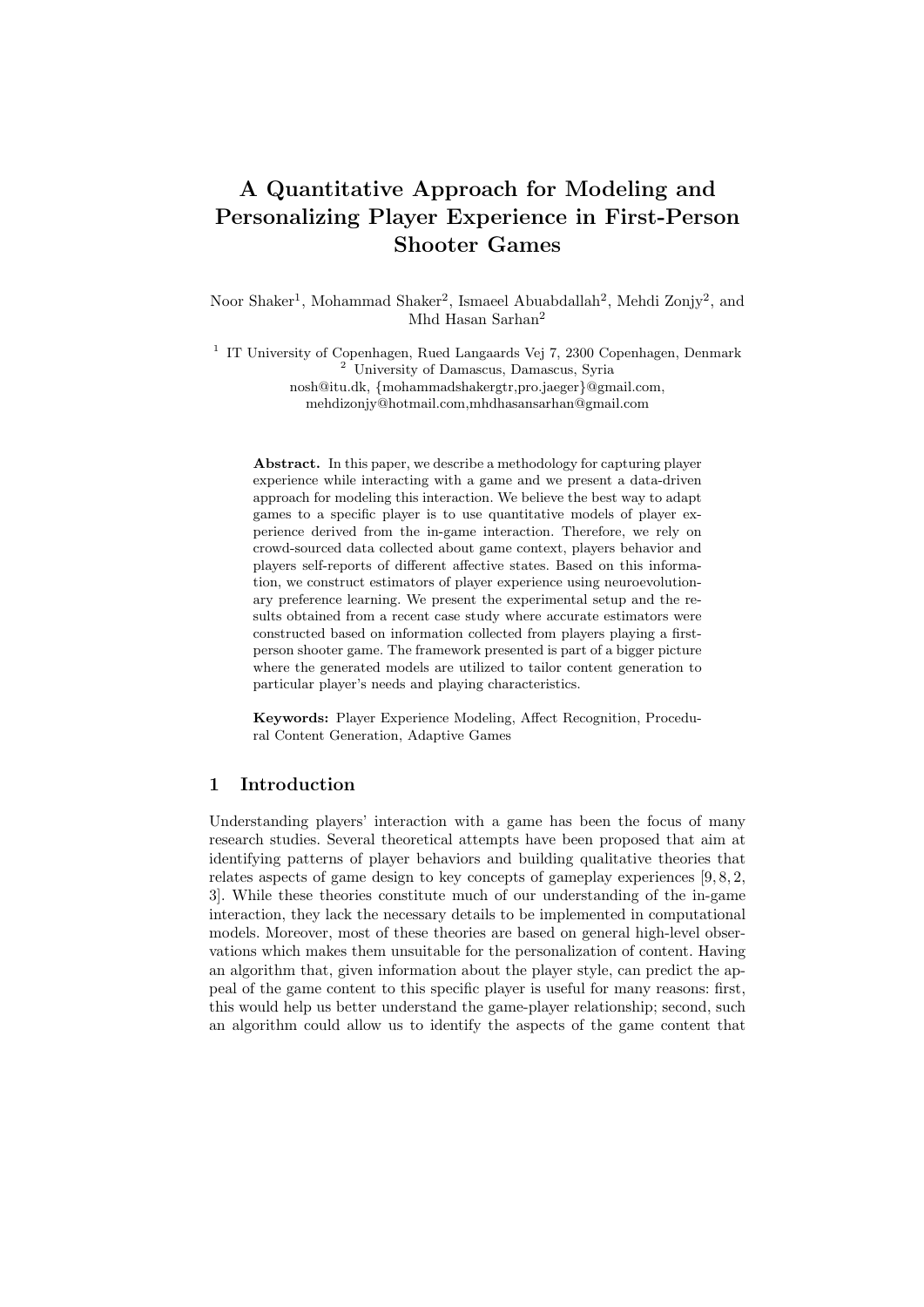contribute to player entertainment and finally, this would allow us to achieve the ultimate aim of most of the studies in the field of affective computing, that is being able to adapt the game to the player and thus successfully closing the affective loop in games  $[14, 6, 10, 1]$ .

An interesting direction that has received increasing attention is Procedural Content Generation (PCG) in which artificial and computational intelligence methods have been utilized to generate different aspects of content with or without human interference [15]. An interesting direction within the automatic content generation is the creation of personalized content  $[7, 5, 13]$ . The first step towards achieving such goal is to model the relationship between user experience and content. This can be done by the construction of data-driven models based on data collected from the interaction between the user and the digital content and annotating this data with user experience tags [17]. The Experience-Driven Procedural Content Generation (ED-PCG) framework [17] suggests the different components that should be implemented to realize this goal.

In this paper, we advocate the use of an ED-PCG approach to adapt games to players, and present an experiment conducted within this direction. We follow a similar protocol to the one followed in our previous attempts to capture and personalize player experience in a clone of the popular game Super Mario Bros [11]. We extend our previous attempts through investigating a whole new game genre, more specifically, we follow similar methodology to model player experience in a First-Person Shooter (FPS) game. This allows us to test the generality of the suggested modeling framework and check how well it scales when applied in a more complex environment and more sophisticated, richer, form of the in-game interaction.

Within this context, the presented work employs a fusion scheme of gamecontent parameters and game-performance indicators in order to predict player preferences between different game variants. Players' preferences are identified via comparative questionnaires and different game variants are ranked with respect to frustration, engagement and challenge. Automatic feature selection and neuroevolutionary preference learning are employed to select a subset of appropriate features that yield accurate predictors of the reported affects. Results show that accurate player experience models (accuracy higher that 71%) can be constructed.

# 2 The Testbed Game: Sauerbraten

We used a modified version of the FPS game called *Sauerbraten* as a testbed for our experiment (see Figure 1 for a screenshot of the game). The game is built on a game engine called Cube, and both game and game engine are public domain and freely available online<sup>3</sup> . The game can be played in a single player or multiplayer mode. For the experiments presented in this paper, we focus only on the single player mode to eliminate the other effects. The levels employed are

<sup>3</sup> http://cubeengine.com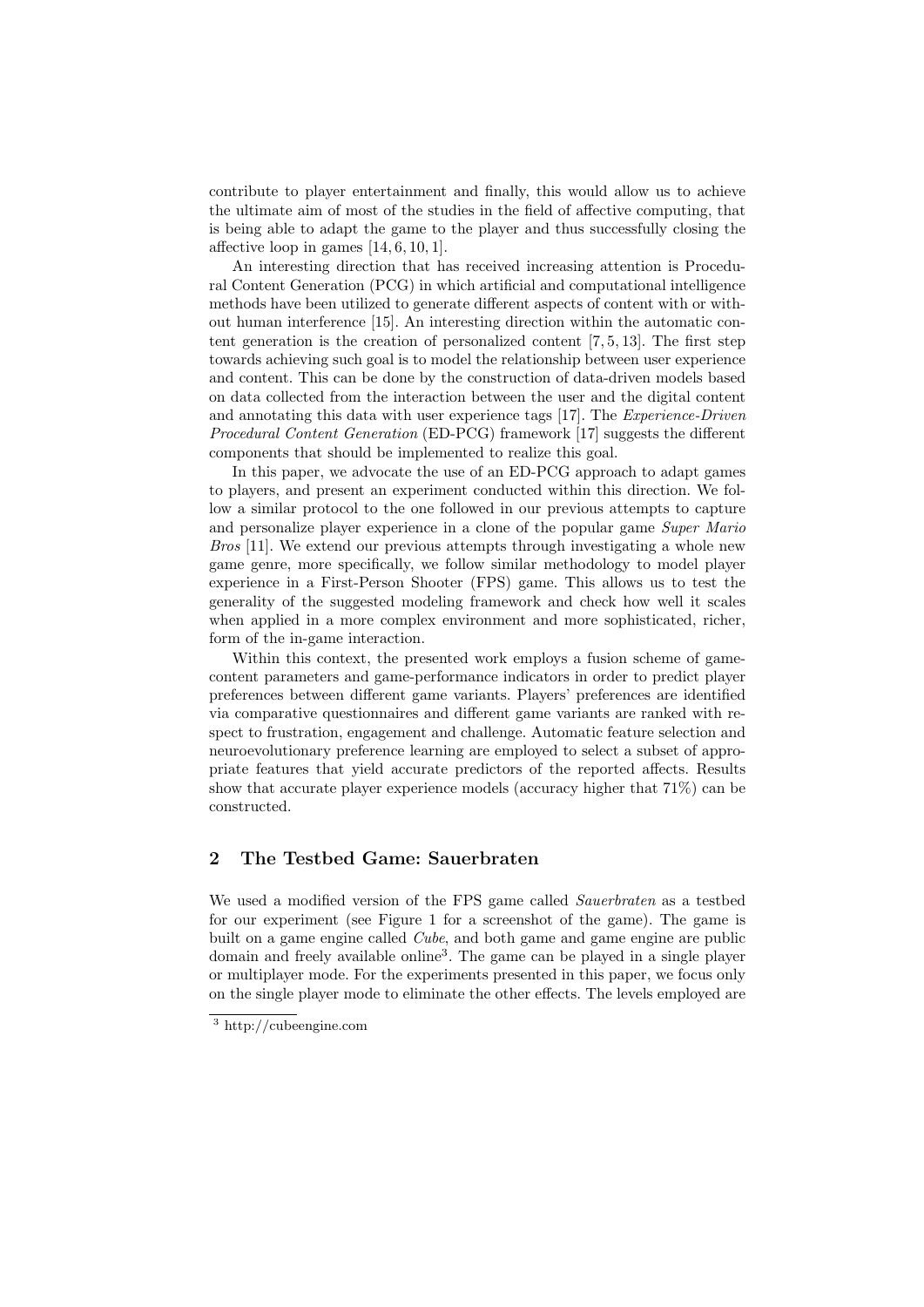

Fig. 1. A screen shot from the FPS game used as a testbed.

composed of two-layered with Non-Player Characters (NPCs) spawned along the levels. Each game session lasts for two minutes and the goal of the game is for the player to get the highest score possible by killing as many of the enemies as possible.

The player can kill enemies by shooting at them using different types of weapons that differ in their accuracy, damage caused and shooting range. NPCs can also shot at the player causing health lose and eventually death. The amount of health lose depends on the type of the weapon used for shooting. Every time the player is killed, he/she looses one point and he/she is re-spawned again as long as he/she still has time left to play.

# 3 Player Experience Modeling Framework

The Player Experience Modeling (PEM) framework followed consists of two main steps: crowed-sourcing data from players, and constructing data-driven models of player experience. The ultimate aim of the framework is to construct models that approximate the relationship between features of game content and player behavior and reported affective states.

## 3.1 Data Collection

Game surveys were conducted to collect information about players' interaction with the games and their affective states. The protocol suggested in [18] was followed to design and solicit the information. According to the protocol, players are presented with a pair of two sessions that differ along one or more aspects of game content. While playing, detailed information about player behavior and actions were recorded. After playing each pair, players were asked to report their emotional/behavioral states following the four-alternative forced choice protocol that asks the players to express their preference of the three states: engagement, frustration and challenge. The selection of these states is based on earlier game survey studies [11, 4] and our intention to capture both affective and cognitive/behavioral components of gameplay experience. Moreover, we want to keep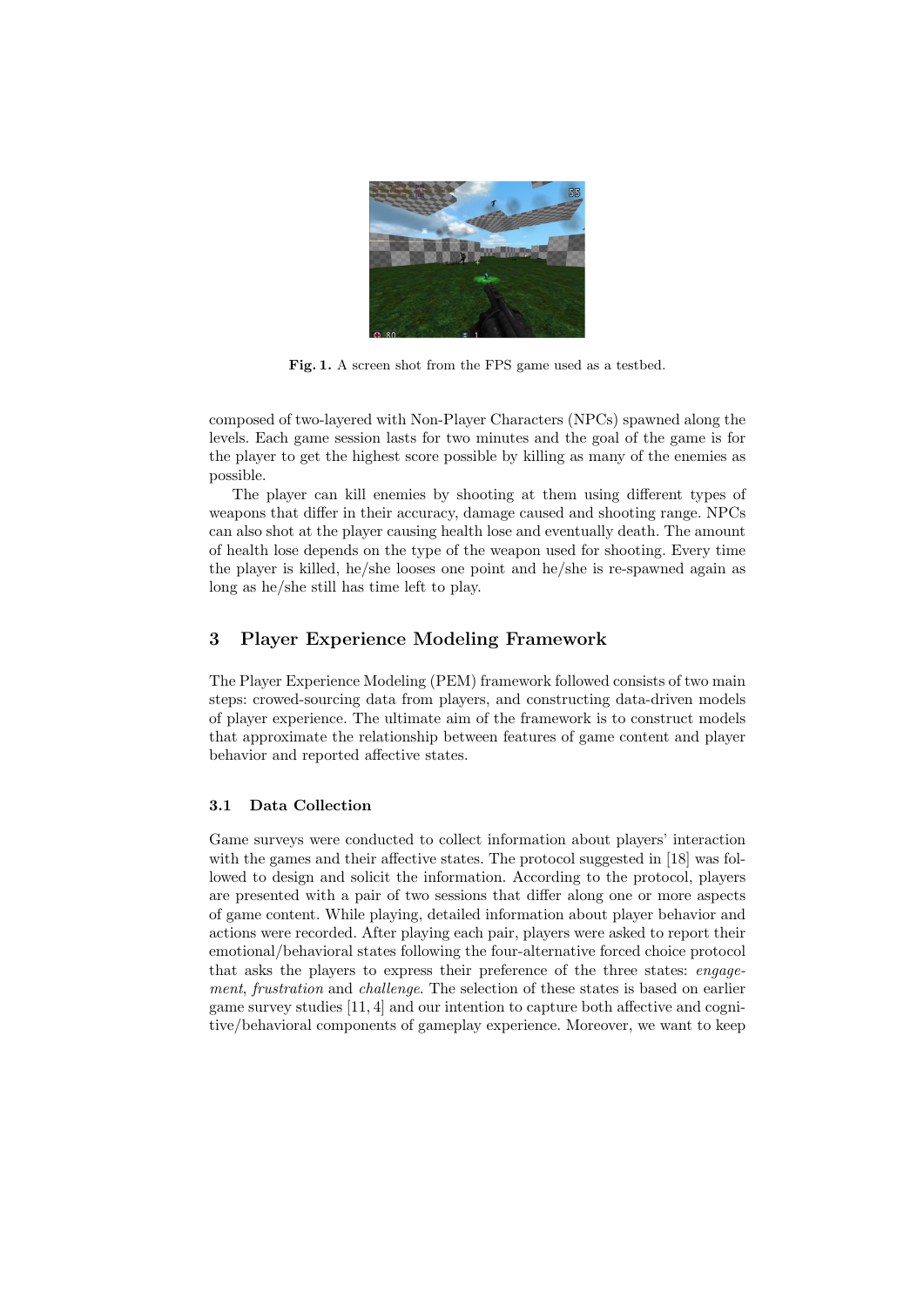the self-reporting as minimal as possible so that experience disruption is minimized. Pairwise preferences have been adopted for this study because of their numerous advantages over rating-based questionnaires [16]. The questionnaires presented are of the form: "Which game was more  $E$ ?" where  $E$  is the state under investigation. The possible answers are: (1) game  $A$  [B] was more  $E$  than game B [A] (2) both equally or (3) neither.

A total number of 115 players participated in the data collection experiment and several features were extracted from the recorded data and used to build models of player experience. The participants were all first to fifth-year students at the Faculty of Information Technology Engineering at the University of Damascus.

#### 3.2 Feature Extraction

Several features about the content of the game presented to the players as well as gameplay features capturing different aspects of player behavior and the ingame interaction were extracted from the game sessions recorded. The game engine was modified to allow recording the gameplay features while the game is being played. A complete log is also saved permitting the extraction of additional features after data collection. Table 1 presents a subset of the features extracted. The context features presented are the ones used to construct the variations of the game content presented to the players.

| Category          |              | <b>Feature Description</b>                                     |  |  |  |
|-------------------|--------------|----------------------------------------------------------------|--|--|--|
| GamePlay Features |              |                                                                |  |  |  |
| Time              | $t_{life}$   | Duration of play                                               |  |  |  |
|                   | $t_{weapon}$ | Time spent using weapons $(\%)$                                |  |  |  |
|                   | $t_{shoot}$  | Time spent shooting $(\%)$                                     |  |  |  |
|                   | $t_{still}$  | Time spent not moving $(\%)$                                   |  |  |  |
|                   | $t_{jump}$   | Time spent jumping $(\%)$                                      |  |  |  |
| Interaction       | $n_{health}$ | Health items collected $(\%)$                                  |  |  |  |
| with items        | $n_{armour}$ | Armours collected $(\%)$                                       |  |  |  |
| Interaction       | $e_{kill}$   | Number of times the player kills an enemy $(\%)$               |  |  |  |
| with enemies      | $p_{hit}$    | Number of times the player receives a hit from an enemy $(\%)$ |  |  |  |
|                   | $e_{hit}$    | Number of times the player hits an enemy $(\%)$                |  |  |  |
| Miscellaneous     | $n_{death}$  | Number of times the player died                                |  |  |  |
|                   | $s_{acc}$    | Shooting accuracy                                              |  |  |  |
| Context Features  |              |                                                                |  |  |  |
|                   | E            | Number of enemies                                              |  |  |  |
|                   | $E_{skill}$  | Skill level of enemies                                         |  |  |  |
|                   | $W_{type}$   | Type of weapons including explosive and non-explosive weapons  |  |  |  |
|                   | Η            | Number of health items                                         |  |  |  |
|                   | R            | Number of resources such as bullets and armors                 |  |  |  |

Table 1. Gameplay and expressivity features extracted from the data recorded.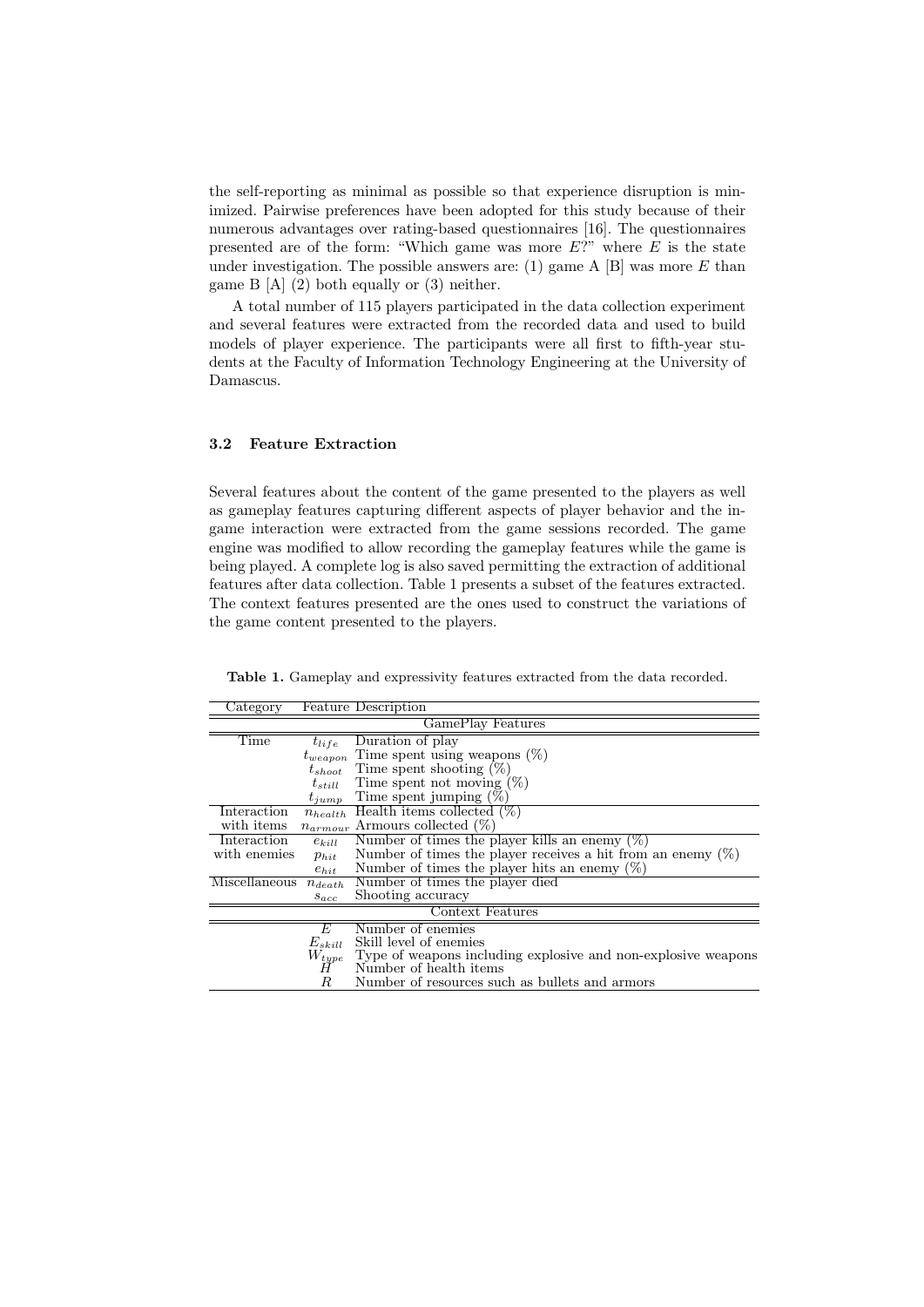# 4 Preference Learning for Modeling Playing Experience

The data collected in the previous step is used to construct accurate estimators of player experience. Models of player experience were built using neuroevolutionary preference learning [18]. The features extracted in the previous step are set as input to a feature selection method to chose a subset of relevant features for predicting each emotional state using forward feature selection method. The selected subset of features are then used to build the neural network models which are trained to adjust the weight so that their output matches the reported preferences. The topologies of the models were also optimized for best prediction accuracies.

Different subsets of features were selected to predict each emotional state pointing out to various roles each feature plays to elicit the different affective states. Some of the features, such as the number of enemies and the their skill, were selected as predictors of engagement and challenge suggesting an implicit relationship between these two states. Accurate estimators of player experience were constructed with average accuracies of 71.26%, 81.42% and 97.27% for engagement, frustration and challenge, respectively. Table 2 presents information about the features selected and the average prediction accuracies obtained over five runs. The results indicate that challenge is the easier to predict while engagement is the hardest with the largest subset of features and the lowest accuracy.

|                   | <b>Engagement Frustration Challenge</b> |             |                 |
|-------------------|-----------------------------------------|-------------|-----------------|
| Selected features | $p_{hit}$                               | $p_{hit}$   | $t_{life}$      |
|                   | $t_{still}$                             | $e_{hit}$   | $n_{death}$     |
|                   | $E_{\rm skill}$                         | $e_{kill}$  | E               |
|                   | F,                                      | $t_{still}$ | $E_{\rm skill}$ |
|                   | $\rm W_{type}$                          |             | $\rm W_{type}$  |
|                   | $t_{exp}$                               |             | $t_{weapon}$    |
|                   | $n_{armour}$                            |             |                 |
| Performance       | 71.26%                                  | 81.42\%     | 97.27%          |

Table 2. Features selected from the set of extracted parameters for predicting engagement, frustration and challenge. The table also presents the corresponding average  $(Performance)$  values obtained. Context features also appear in bold.

It is worth noticing that none of the content features were selected for predicting frustration which indicates the this emotional state is more directly influenced by player behavior unlike engagement and challenge where three out of the four context features were selected highlighting the impact of context information on these two states.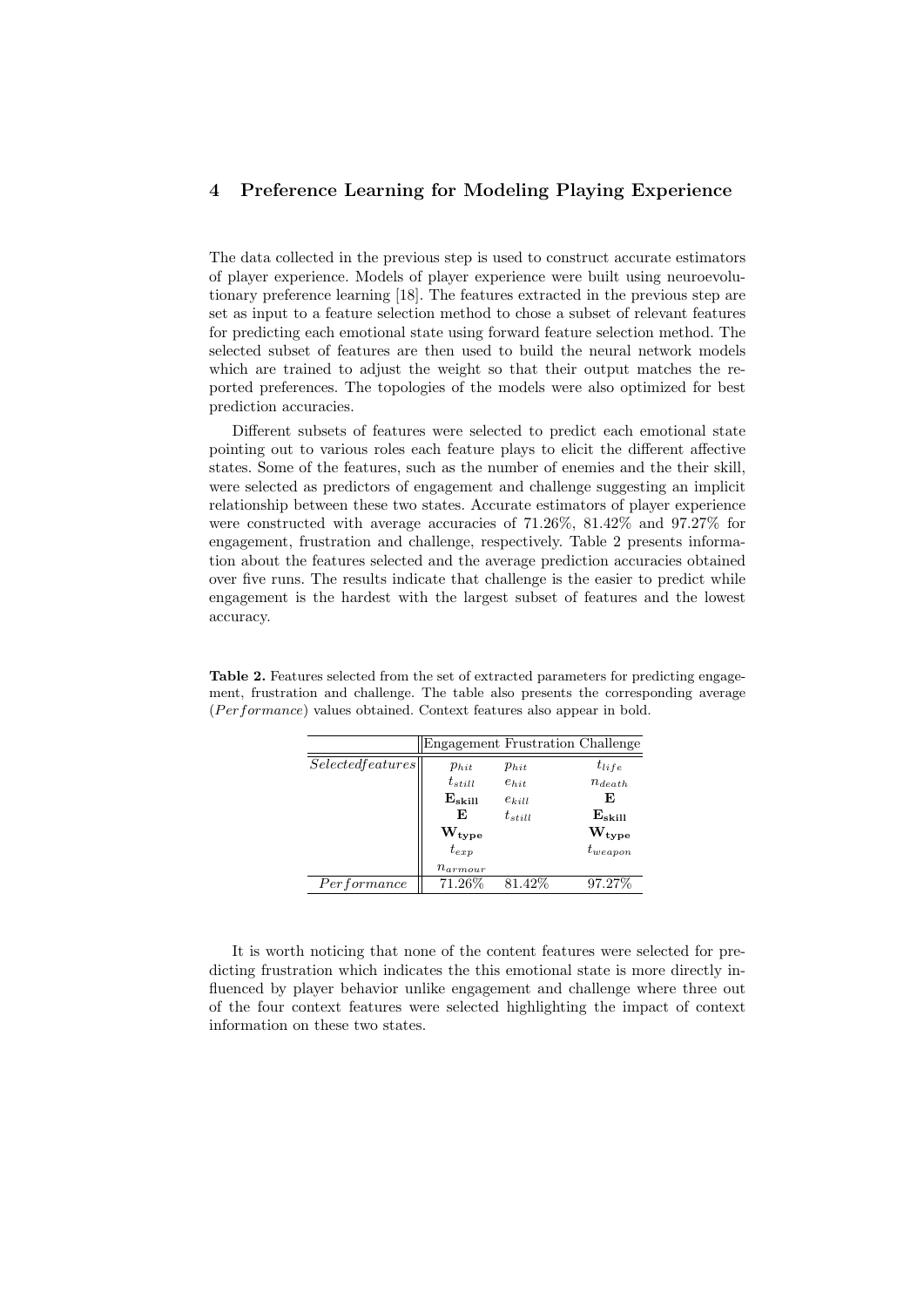# 5 Personalizing Player Experience

The models derived can be used to personalize the game context tailoring the content generation to desired levels of engagement, frustration or challenge for an individual player based on his/her playing style. This can be achieved by first adjusting the model for control —by including the set of context parameters into the input of the models— and then searching the content space for game content that, taken together with player specific gameplay characteristics, can optimize a specific experience. This new player dependent content is then presented to the player closing the affective loop in games.

Depending on the size of the content space, exhaustive search or global stochastic search methods can be employed. This approach has been tested to personalize player experience in our previous work on a platform game [12] with encouraging results and we are in an ongoing effort to investigate the applicability of the method for the FPS game under investigation. The preliminary results show that the models are able to recognize different playing characteristics and generate personalized content accordingly. However, more experiments and evaluation are required if we are to draw robust conclusions.

## 6 Conclusions and future work

In this paper we presented a scheme for modeling player experience from behavior and context features. Players' reports of three emotional states (engagement, frustration and challenge) were collected along with features from game sessions. Feature extraction, selection and neuroevolutionary preference learning methods were employed to approximate the function between context and behavior features, and reported affective states of players. Different subsets of features were selected to predict each emotional state and accurate estimators were constructed.

A game personalization approach is also presented in which the constructed models can be used to evaluate the content and chose the best fit for each individual needs. The experiments and results presented in this paper are part of an ongoing project that aims at validating the extendibility of the player experience modeling framework by applying it on different game genres and for the purpose of closing the affective loop in games. More experiments are currently undertaken to generate and evaluate the models and the personalized content. Moreover, we are investigating the use of other, more expressive, modeling techniques that could potentially be used to help us better understand the in-game interaction and the effect of context on player behavior. Alternative personalization approaches could also be investigated.

The framework followed was previously tested for a platform game and the current paper show its applicability to FPS games. We believe that the same methodology can scale to other games from the same genre or other game genres and that the models constructed can be generalized to capture player experience in other games.